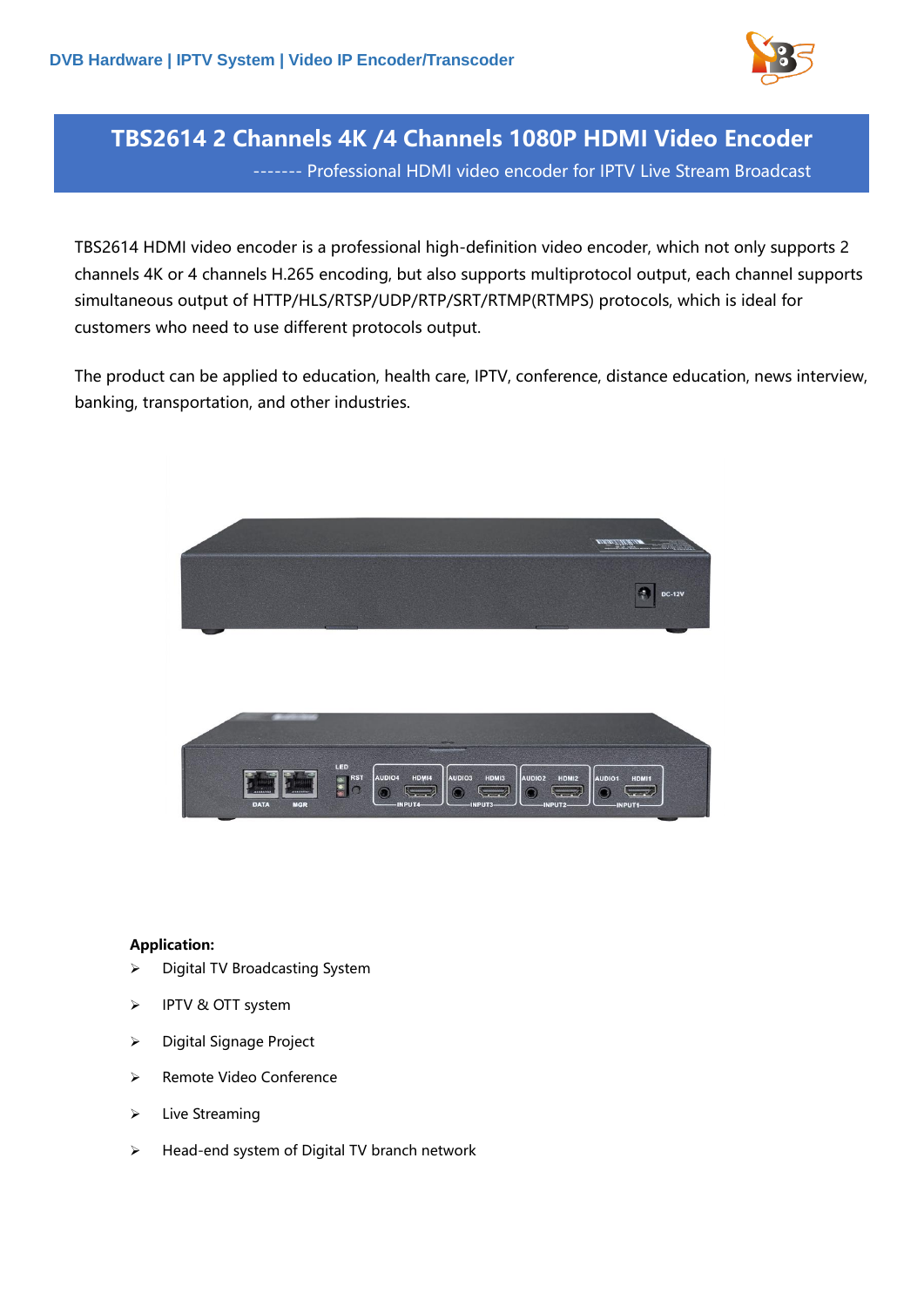

#### **Key Features:**

- $\div$  3840x2160/1920x1080p/1920x1080i/1280x720p/720\*576i/720\*576p/640\*480i resolutions
- $\div$  Support H265 main profile; /H.264 baseline profile / main profile/ high profile
- $\Diamond$  Support multiple devices display on a computer at the same time

Supports dual ethernet ports 1000M/100M

- $\Diamond$  Support HTTP/HLS/RTSP/SRT/RTMP(RTMPS)/RTP&UDP unicast and multicast protocol. Support DHCP/, ONVIF protocol, support HD Blue-ray
- $\Diamond$  Support Main TS stream and the sub-TS stream use in different network protocols for transmission (multi-rate multi-protocol support)
- $\div$  Rate Control CBR / VBR 16KBIT / S ~ 12MBIT / S
- $\div$  Transmission: TCP, UDP, 1000M (RJ45 Ethernet port duplex)
- $\Diamond$  Support streaming add watermark (OSD), XY axis, the font can be set;
- $\Diamond$  Image settings: contrast ratio, brightness, tones, saturation, noise detection, sharpness, filtering
- $\Diamond$  Support build-in or external methods, support left and right sound channel, Support audio gain, be able to turn volume individually
- $\Diamond$  Support coding without video signal;
- $\Diamond$  Complete the setting effect immediately, don't need to restart
- $\Diamond$  Support one-key recovery of the default configuration
- $\diamond$  Support set-top box decoder
- $\Diamond$  Low power consumption design

#### **Specifications:**

| Model        | TBS2614                                                    |                                                                                                                                   |
|--------------|------------------------------------------------------------|-----------------------------------------------------------------------------------------------------------------------------------|
|              |                                                            |                                                                                                                                   |
| Input        | 4 xHDMI input, 4 Channel line in audio                     |                                                                                                                                   |
|              |                                                            |                                                                                                                                   |
| Output       | (management port), 1xRJ45 1Gbps (data port)<br>1xRJ45 100M |                                                                                                                                   |
|              |                                                            |                                                                                                                                   |
| <b>Video</b> | Input resolution                                           | 3840x2160p 30hz,1920x1080p 60hz,1920x1080p 50hz,1920x1080i 60hz,<br>1920x1080i 50hz, 720p, 720x576i, 720x576p, 640x480i, and ect. |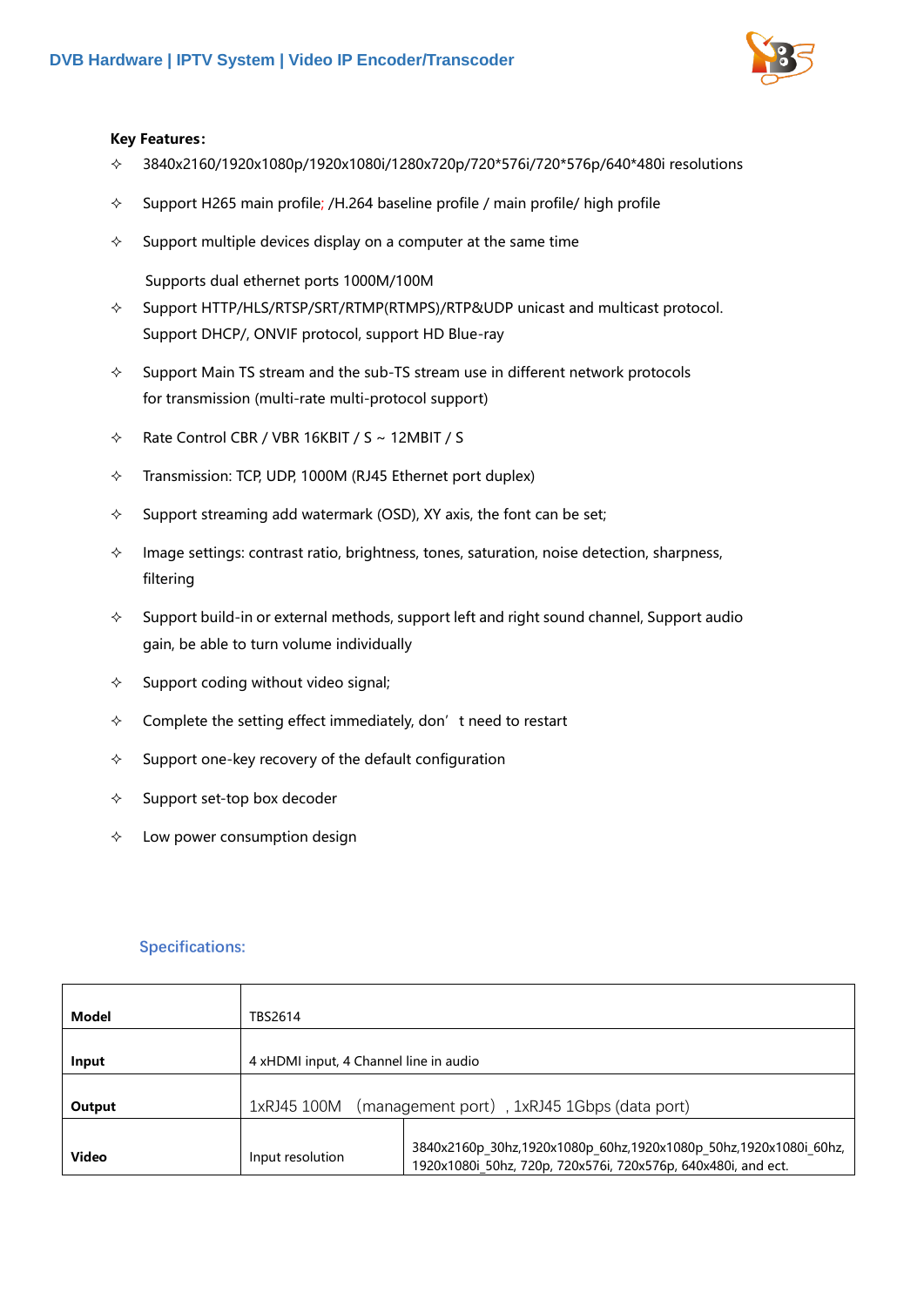

|                  | Codec                                    | H.265 / H.264                                                                                                              |
|------------------|------------------------------------------|----------------------------------------------------------------------------------------------------------------------------|
|                  | Profile                                  | H.265 Main profile                                                                                                         |
|                  |                                          | H.264 Baseline profile                                                                                                     |
|                  |                                          | H.264 Main profile                                                                                                         |
|                  |                                          | H.264 High profile                                                                                                         |
|                  | Encoded size                             | 3840x2160,1920x1080,1680x1056,1280x720,1024x576,960x540, 850x480,<br>720x576, 720x540, 720x480, 640x480, 640x320, and ect. |
|                  | aspect ratio                             | 16:9, 4:3                                                                                                                  |
|                  | Color setting                            | Brightness, Contrast, Saturation                                                                                           |
|                  | Bitrate control                          | CBR, VBR                                                                                                                   |
|                  | Bite rate                                | 16Kbps~12Mbps                                                                                                              |
|                  | Video frame rate                         | 5- 60 fps (1080p and low: 5~60fps; 4k: maximum is 30fps) 4k 的只能编成<br>30zhen                                                |
|                  | <b>OSD</b>                               | Text, Image                                                                                                                |
| <b>Audio</b>     | Input selection                          | HDMI embedded: 4 channel HDMI embedded audio                                                                               |
|                  |                                          | Line in: 4 channel 3.5mm Jack                                                                                              |
|                  |                                          | independent audio support audio gain                                                                                       |
|                  | Audio coding                             | AAC(LC/HE), MP3, G.711                                                                                                     |
|                  | Audio bit rate                           | 24Kb/s~320Kb/s                                                                                                             |
| <b>IP Output</b> | 1 RJ 100M / 1000M adaptive Ethernet port |                                                                                                                            |
| System           | Protocols                                | HTTP, HLS, RTSP, RTMP/RTMPS, RTP/UDP unicast & multicast, SRT (Caller                                                      |
|                  | Configuration<br>management              | mode, Listener mode), Onvif<br>Web User interface, remote upgrade, multi-one management platform                           |
|                  | Power supply                             | 0.8kg                                                                                                                      |
|                  | power consumption                        | 12W                                                                                                                        |
|                  | Size                                     | 100mm x 250mm x 35mm                                                                                                       |
|                  |                                          |                                                                                                                            |